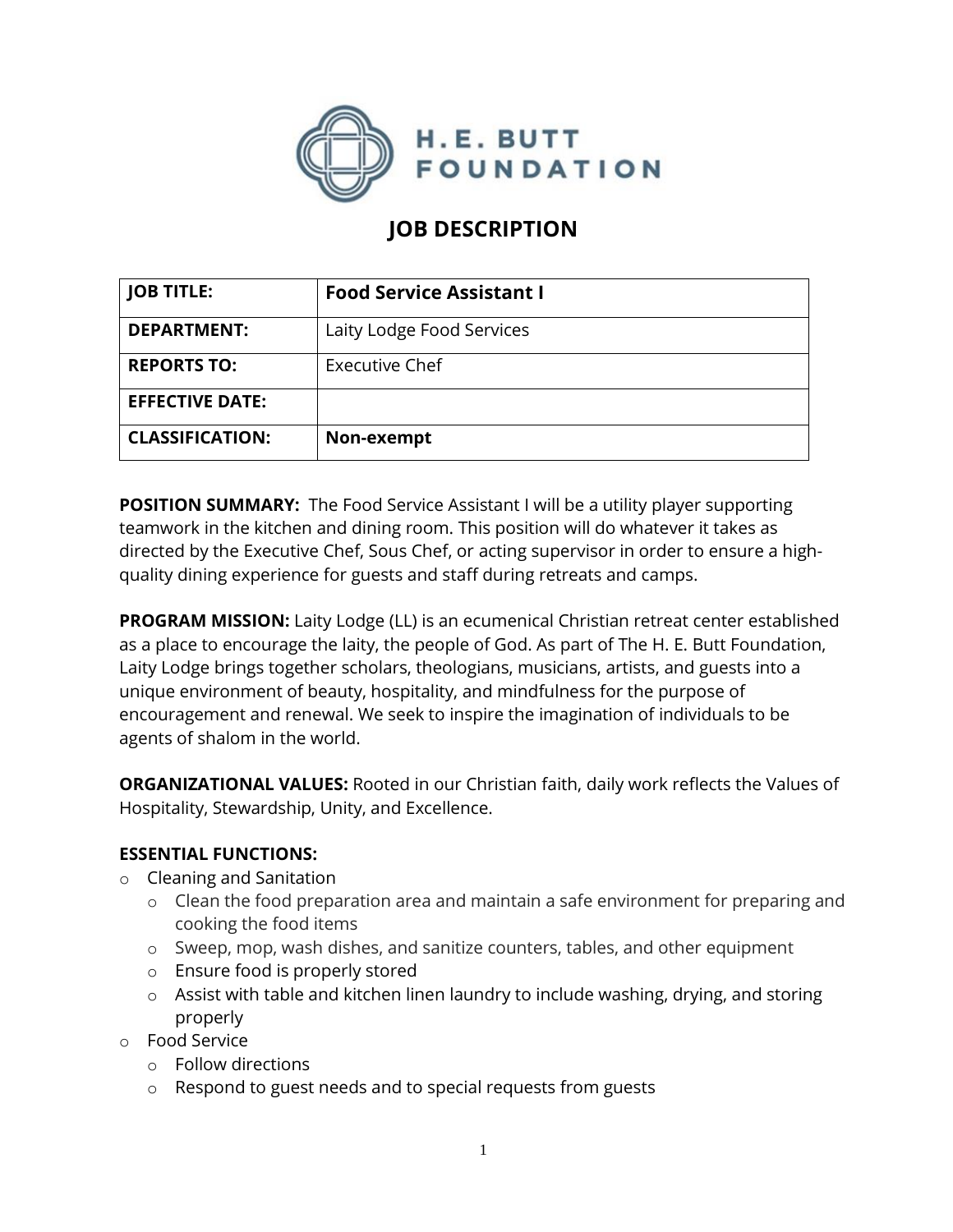- o Offer help and assist where needed
- o Serve food and beverages to guests
- o Engage appropriately with guests, during meals and throughout the retreat, ensuring an excellent dining experience and highest quality of service at all times
- o Food Preparation Support
	- o Prepare ingredients for cooking such as chopping herbs, dicing, cutting, slicing marinating, and seasoning food items
	- o Put away food items after use
	- o Use appropriate portion control and consistently monitor food line levels
	- o Prepare food according to special dietary requests as instructed
	- o Assist in unloading, receiving, and storing food and supplies

## **QUALIFICATIONS:**

- At least 18 years of age
- Demonstrate ability to communicate in English
- Knowledge of health codes preferred
- Ability to obtain a ServSafe Certification

## **COMPETENCIES-Knowledge, Skills, and Abilities:**

- Understand basic standards of cooking methods
- Maintain high quality standards for all food prep tasks
- Demonstrate a willingness to develop food prep skills
- Basic math skills
- Responds promptly to customer needs
- Listens and gets clarification

#### **PHYSICAL REQUIREMENTS:**

- Ability to perform physical work for 12+ hours at a time, with appropriate breaks
- While performing the duties of this job, the employee is regularly required to talk and hear.
- This position is active and requires standing, walking, and bending throughout the day.
- Employee must be able to lift and move items up to 25 pounds, repeatedly o May routinely lift up-to 40 pounds

## **WORK ENVIRONMENT:**

- Functions primarily indoors in a commercial kitchen environment
- Employee may be exposed to noises and vibrations, moving mechanical parts, fumes and/or airborne particles
- Ability to work varying schedules based on camping program needs, including weekends
- Ability to work outside on uneven terrain and in varying weather and environmental conditions